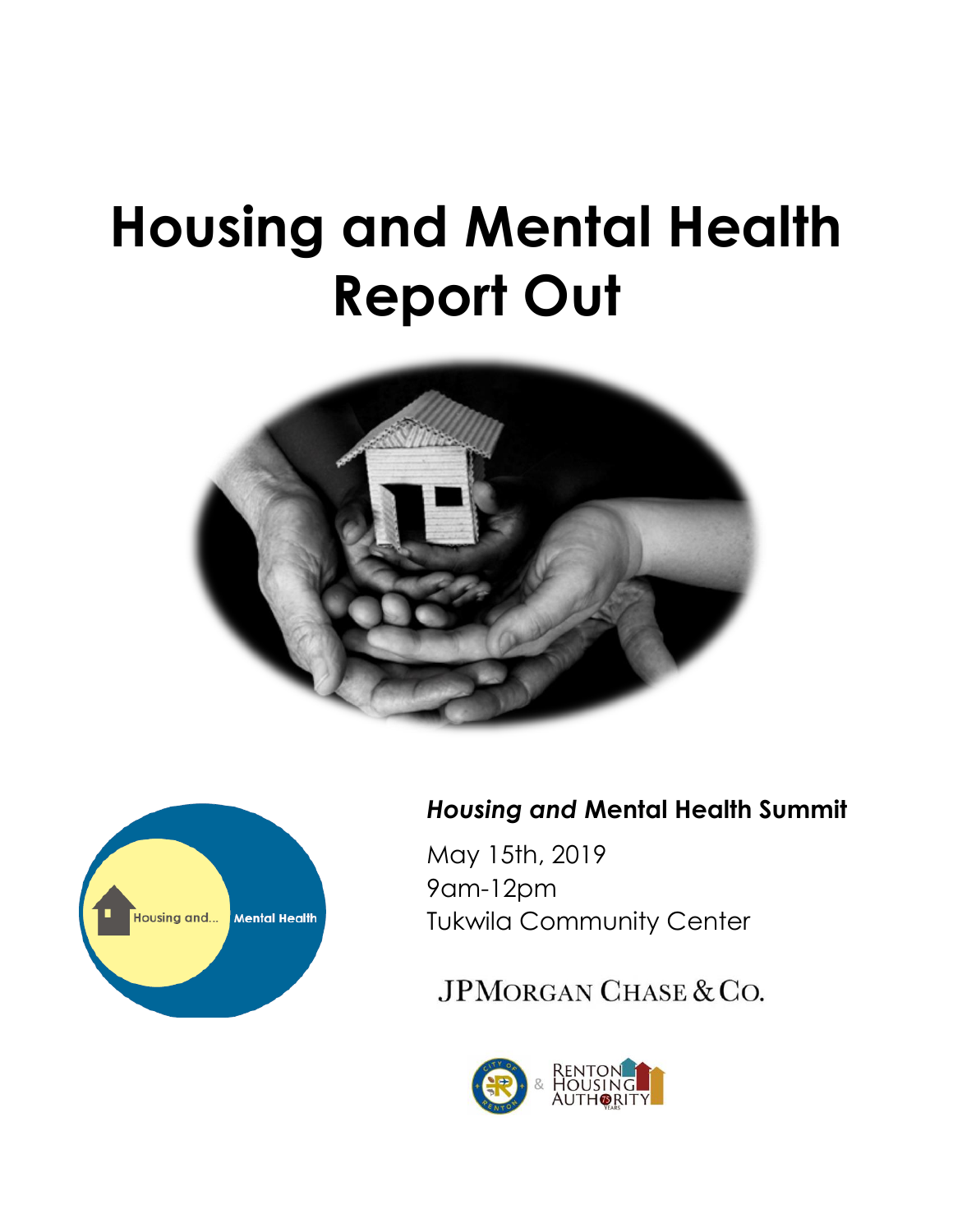## **Background**

The **Housing Development Consortium of Seattle-King County** began its "Housing And…" series to examine the intersection of housing and other cross-sectional efforts that are linked with affordable housing such as education, community development, transit, and mental health. All these issues impact one another in a person's life therefore the policy solutions must reflect that interconnectedness. As an association with a diverse membership, HDC wanted to bring together the powerful knowledge-base and experiences of our members and partners to have a comprehensive conversation on Housing and Mental Health.

Understanding the complexities and the stigma associated with mental illness, HDC amplified the voices of those leading this work such as National Alliance on Mental Illness, NAMI of Washington, DESC, King County, Plymouth Healing Communities, frontline staff from Compass Housing Alliance, and 60+ participants including housing developers, local housing authorities, building contractors, government agencies, funders, and supportive services providers to explore the intersections of housing and mental health. We know, from extensive research done about housing and mental health, that having a stable living condition is critical for maintaining mental health and accessing the services needed to properly treat mental illness. We also know that the quality of living conditions impacts mental health. Beyond these links, we also know mental illness can be debilitating and without stable, affordable housing with onsite supportive services and case management its nearly impossible to get the help needed.

Currently, the Washington state health care system is grappling to meet the challenging needs of people cycling in and out of homelessness and housing. Without a safe, stable, and affordable place to live, it is extremely difficult to achieve a high level of mental health and wellness. The conversations that took place during the summit amplified the call for greater investment in permanent supportive housing, behavioral health resources, and in the people on the frontline doing the work to connect people with the resources they need. Washington state is the 34<sup>th</sup> worse state in ranking of mental health beds. Washington state has the seventh highest housing wage. These problems are not siloed. We need a stronger social safety net to support people while we work to improve our policies to close the gap between access and need.

As an advocate, broker, convener, HDC will continue to engage in cross-sector collaboration to respond to the challenging needs impacting the communities. Through bringing together people with a variety of experiences, we expand our thinking on an issue and get better, more inclusive policies.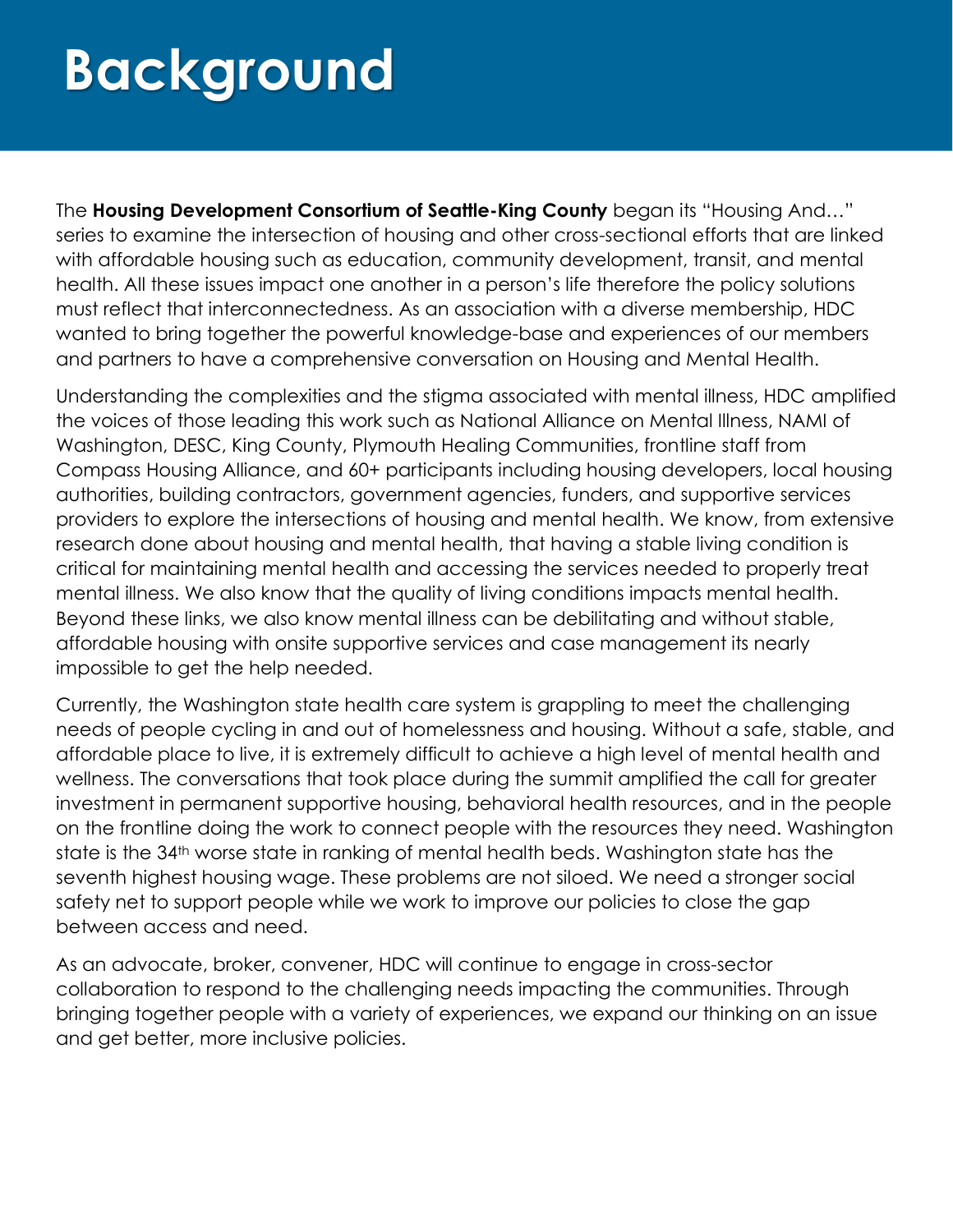## **Policy Presentation, NAMI**



#### **Brad Forbes, Director of Public Policy and Advocacy**

from the National Alliance on Mental Illness (NAMI), one of the leading mental health organizations dedicated to advocating, educating and building awareness around mental health illnesses, opened the summit with a policy presentation which examined the relationship between housing and mental health.

When talking about mental health illnesses, it's important to destigmatize mental health conditions, and to cultivate a culture that creates a shame free

environment for individuals to feel empowered to ask for help. Willingness to get help is that crucial first step in seeing positive outcomes. According to (NAMI), approximately 1 in 5 adults in the U.S (46.6 million) experience mental illness in a given year. Several factors can contribute to risk of mental illness such as trauma, chronic conditions, substance abuse, and the absence of stable and affordable housing. Often these factors are layered and exacerbate one another. Additionally, discriminatory laws exist that create barriers within the system for treatment, access to services, and flexibility to meet people where they are at.

Brad strongly asserted that having a safe and secure place to live is an important part of recovery, along with policies that support meaningful treatment options for individuals with mental health conditions. By providing permanent-supportive housing to people experiencing homelessness, a model coined as "Housing First", it ensures a foundation of stability with access to on-site services to build up from as they transition out of homelessness, situations of distress, and other traumatic situations. HDC members, Plymouth Housing and DESC as well as others, were pioneers of the Housing First model. Their leadership has inspired implementation across the country.

A crucial component to the Housing First model is case management that focuses on determining the client's unique needs for housing assistance and connecting them with the relevant services. The premise around Housing First's approach is that people are better able to manage their lives if they are first safely housed. It's important for housing providers, architects, and mental health experts to develop programs that take a holistic approach to addressing mental health illness. For example, extending units so that each facility has the capacity to have direct care, or partnering with health care providers to have necessary resources on-site.

Brad's points culminated in the point that there needs to be an interconnected relationship between developers, case managers, and health care providers in order to ensure that facilities are meeting the unique needs of residents and tall hose accessing affordable housing.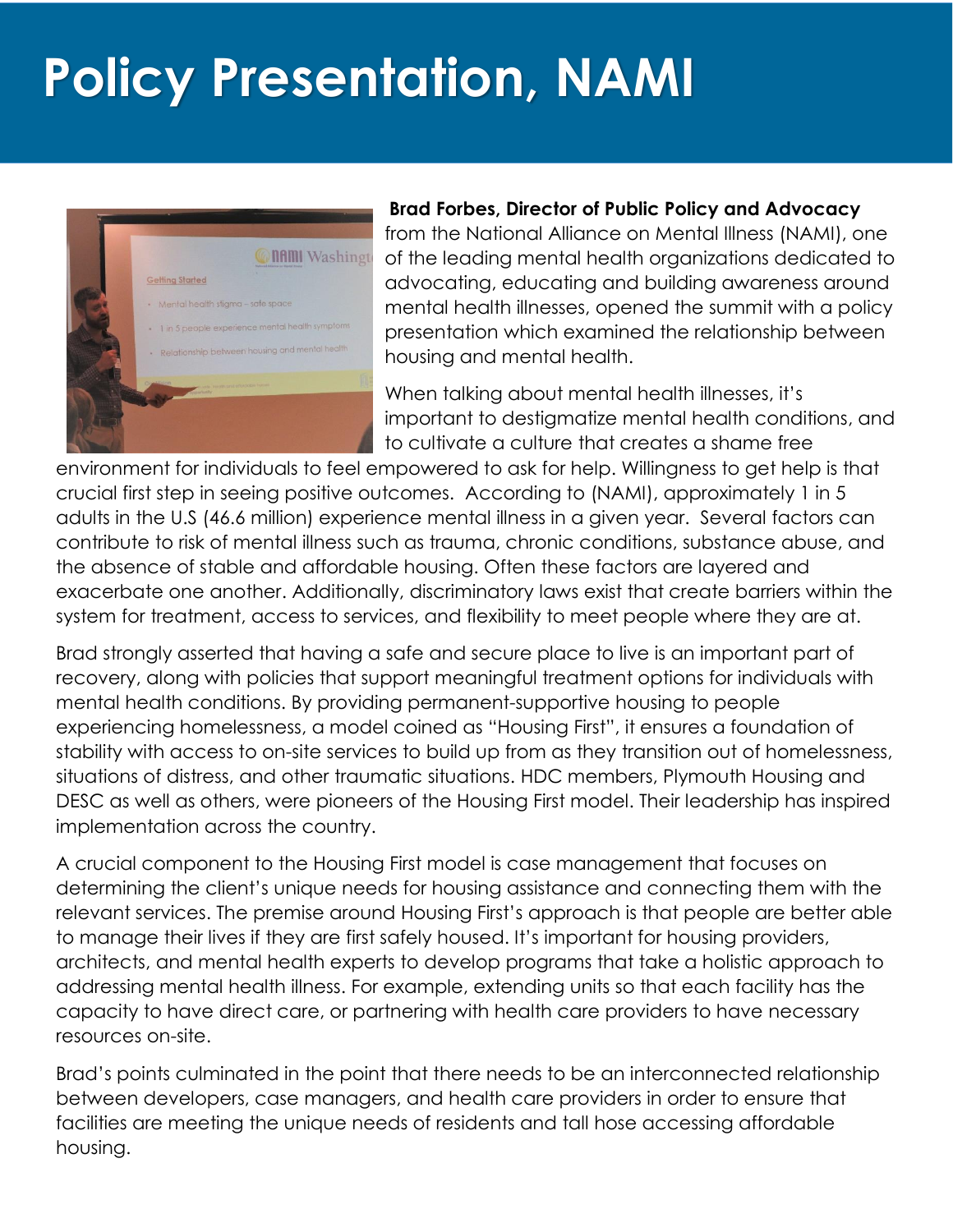# **Representative Laurie Jinkins**



After the policy presentation by Brad Forbes of NAMI, keynote speaker Rep. Laurie Jinkins of Washington's 27th District opened up with a powerful statement: **"If you're going to do one thing for someone struggling with mental health, it's get them housing."** Housing with supportive services not only stabilizes people struggling with mental illness, but it also provides sustainable intervention that keeps families and individuals safe and secure.

Rep. Jinkins believes we need to repair a broken mental

health system that has failed so many communities, particularly low-income communities who have limited access to health care. While Washington state is making significant strides and investing in improving our behavioral health system so that people can access treatment and care, we are still falling short in providing adequate services and resources to Washington state residents.

For example, many health care facilities in the state lack enough beds for patients. The state is looking to invest \$47 million to expand community behavioral health beds and services. This expansion would be a critical investment because it will help people with mental illness get the treatment they need in their own communities, rather than trying to access care in a state hospital system.

Rep. Jinkins also spoke about the importance of ensuring the safety of patients and staff as they navigate complex mental health illness. Folks working in residential housing as case managers are often caring for people with chronic mental illness. Therefore, case managers need additional support and training to ensure adequate intervention and care.

Additionally, as we think about the intersections of mental health and housing, it's important for us to address the challenges of affordable housing and homelessness crisis. Folks cycling in and out of hospitals, particularly low-income families and individuals with disabilities, are facing additional barriers as they seek housing options to meet their unique mental health needs.

Rep. Jinkins made it clear that we need to prioritize investing in permanent supportive housing. In thinking about the unique challenges of individuals cycling in and out of housing because their needs aren't being managed adequately, permanent supportive housing would take a holistic approach to treatment. While the state is struggling to find a way to budget for mental health services, more funding for permanent supportive housing needs to be a priority to address health disparities as well as the homelessness crisis.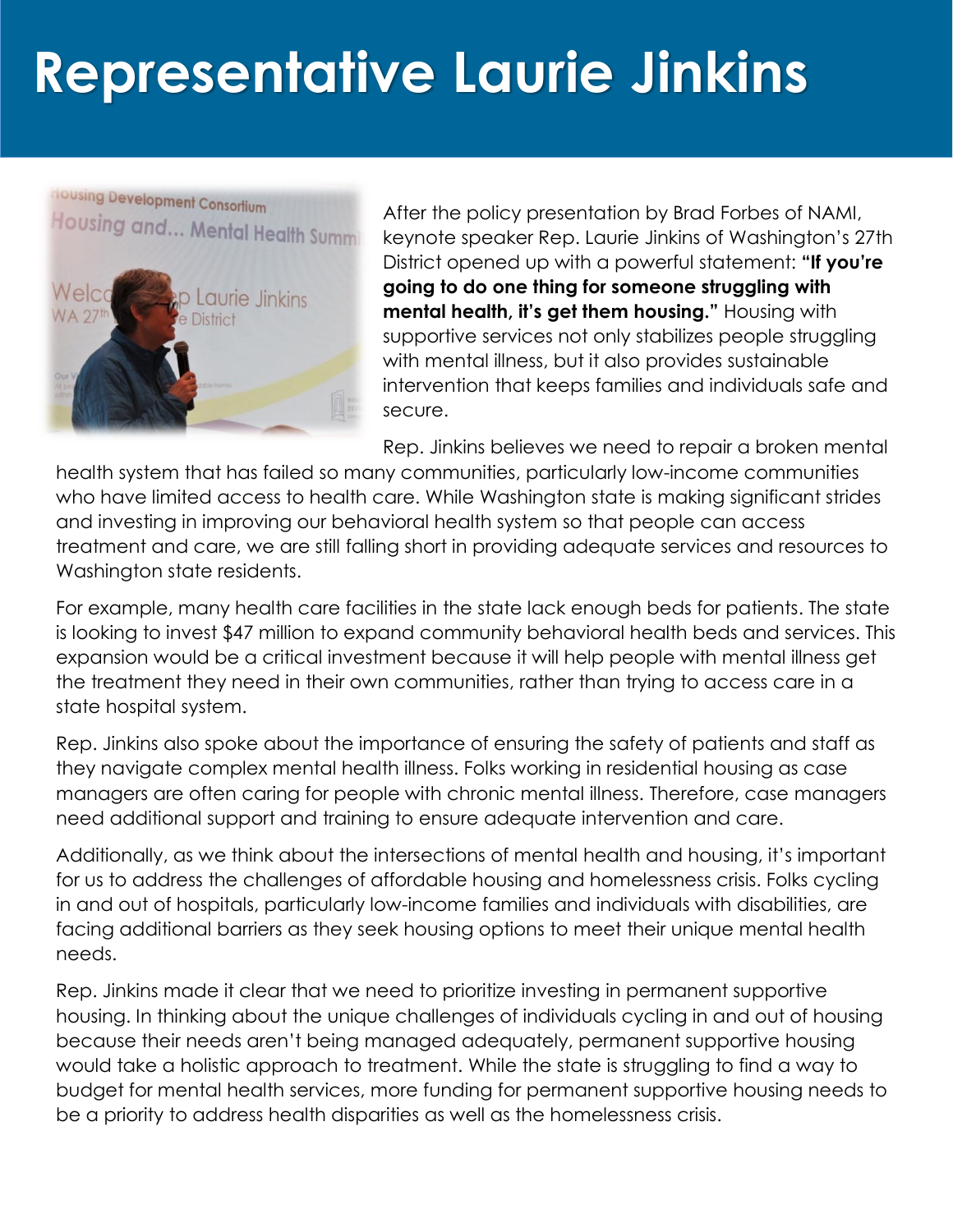### **Our Leaders Panel**





**Left to right: Jacob Stuivenga,** Plymouth Healing Communities, **Tyler Kuhns,** Compass Housing Alliance, **Noah Fay,** DESC, **Brad Forbes,** NAMI, **Brook Buettner**, King County,

**Ray Morales,** Compass Housing Alliance

The summit consisted of subject matter experts which included a behavioral health specialist, case managers, policy experts, and frontline staff. Each of the panelists has a breadth of experience in housing and mental health. Often, we don't hear from frontline staff who work intentionally and go beyond their job description to support residents who have various needs. Therefore, we thought it was important to integrate and amplify their voices in this discussion, along with leaders in the field. The questions below helped guide the conversation as we engaged the panelists and summit attendees:

- *1. Health and housing are inextricably linked, and residents who have access to wraparound supportive social services are better equipped to live healthy lifestyles. What is the relationship between housing insecurity and mental health?*
- *2. How do we ensure that the efforts of housing developers, behavioral health professionals, and service providers are well coordinated?*
- *3. What type of housing models and supportive services are available?*
- *4. What essential support do frontline staff need? How can they get it?*
- *5. What are the elements of a Housing First Program?*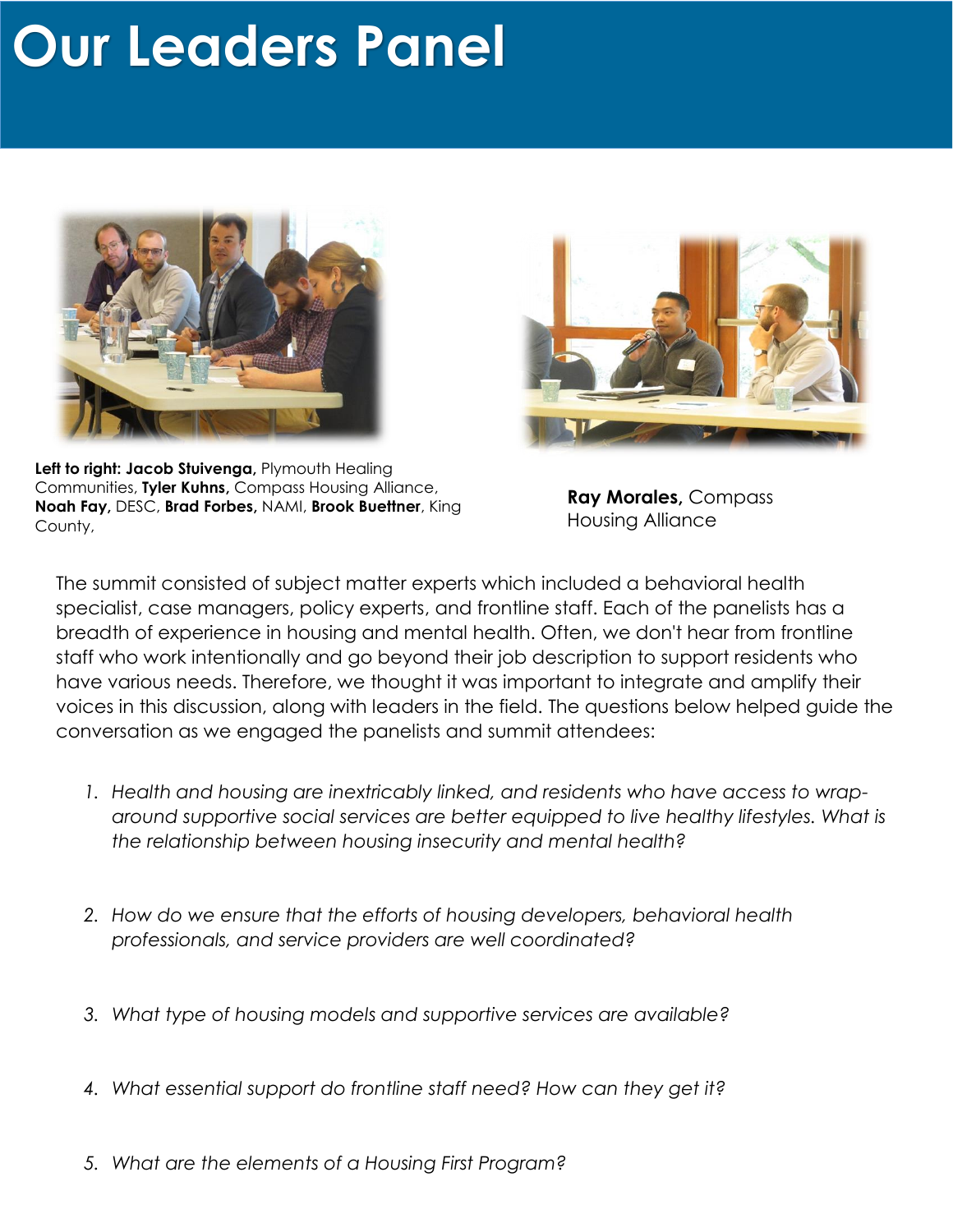### **Panel Takeaways**

- "Housing is a human right." Investing in a Housing First model is not only essential in addressing homelessness and the cyclical nature of behavioral health conditions, but Housing First model prioritizes permanent housing to people experiencing homelessness. Without a safe, stable, and affordable place to live, it's difficult for people to achieve a high level of mental health and wellness.
- Meaningful housing options for people experiencing homelessness, mental illness, and substance use conditions are extremely limited because housing must be affordable, but also paired with the support and services that are needed to achieve stability and success. When there is a lack of affordable supportive housing in the community, people experiencing mental illness and substance abuse conditions often end up homeless or hospitalized.
- Increasing funding that invests in early interventions and stability helps us get ahead of trauma. We need programs that provide permanent housing to homeless individuals that is recovery oriented and that addresses harm reduction.
- To ensure well-coordinated services, everything must be in one place to address mental health conditions and to provide supportive services to residents. The old model of services was disconnected from the individual's need.
- Empowering residents is essential in addressing gaps in services and designing a program that meets their unique needs. Engaging with individuals on a humanistic level builds community and empowers folks to navigate services.
- We must help people understand that unless you create a system of housing options in the community, people will cycle through hospital systems and homelessness. These options need to examine how we think about helping people as they transition out of housing. Case managers can play a vital role in identifying, empowering, and directing individuals to figure out the best wraparound services for their unique needs.
- Case managers and frontline staff play a huge role in supporting residents. Not only are they experiencing burnout, but they also need hands on approach training to help them address substance disorder illnesses while engaging with residents.
- The case load coupled with secondary trauma puts a huge burden on frontline staff and case managers. There needs to be better advocacy for wage increases for frontline staff and case managers as well as a well-coordinated partnership with providers to help develop a working relationship, since they're supporting the same individuals.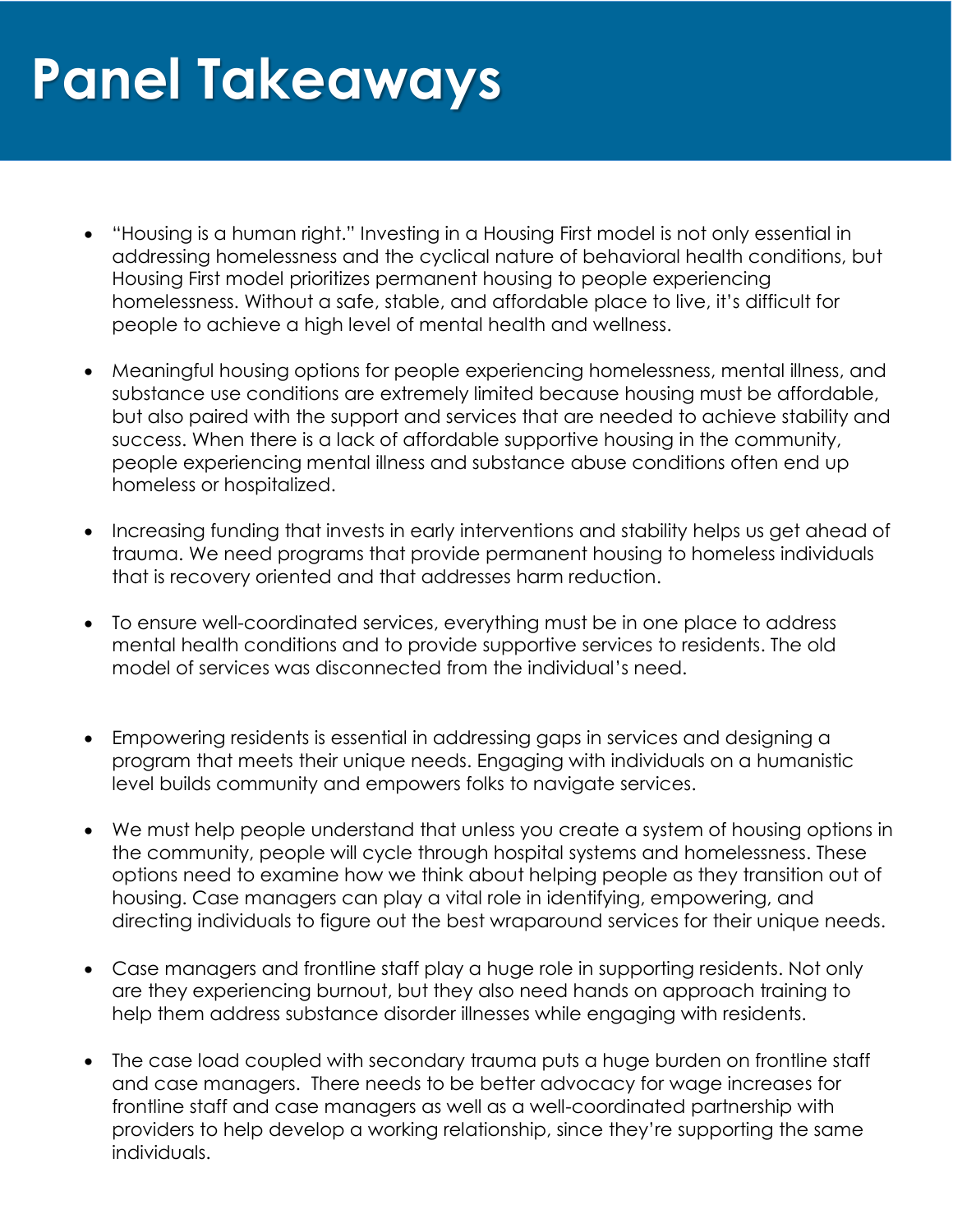# **Group Discussion Takeaways**



The policy presentation form Brad Forbes, keynote presentation from Rep. Jinkins, and our leadership panel all helped frame the discussion around the intersections of housing and mental health, to better engage our attendees. To continue this rich discussion, and to better examine our efforts as a sector our attendees engaged in discussion groups to bring forward ideas and perspectives from many different lenses. Together, they were able to process and unpack the challenges while using each other's

expertise to bring about sustainable solutions as they relate to housing and mental health, service and engagement, and policy solutions.



### **Housing and Mental Health**

Housing and mental health are closely linked. If you don't have access to affordable housing, it impacts your health, and causes a lot of stress. Additionally, we know that your zip code is a predictor of your health. We need to ensure that the effects of housing developers, and behavioral health professionals, and service providers are well coordinated, and can respond thoughtfully to the following challenges:

- Redlining and its lasting effects on racial inequities have further displaced people.
- Developers need to respond to geographic displacement and examining racial inequities.
- Rural communities have unique challenges because they lack public transit and have limited access to psychiatric and medical care.
- In order to respond to unique needs, we need to make sure that property managers and social service providers aren't siloed.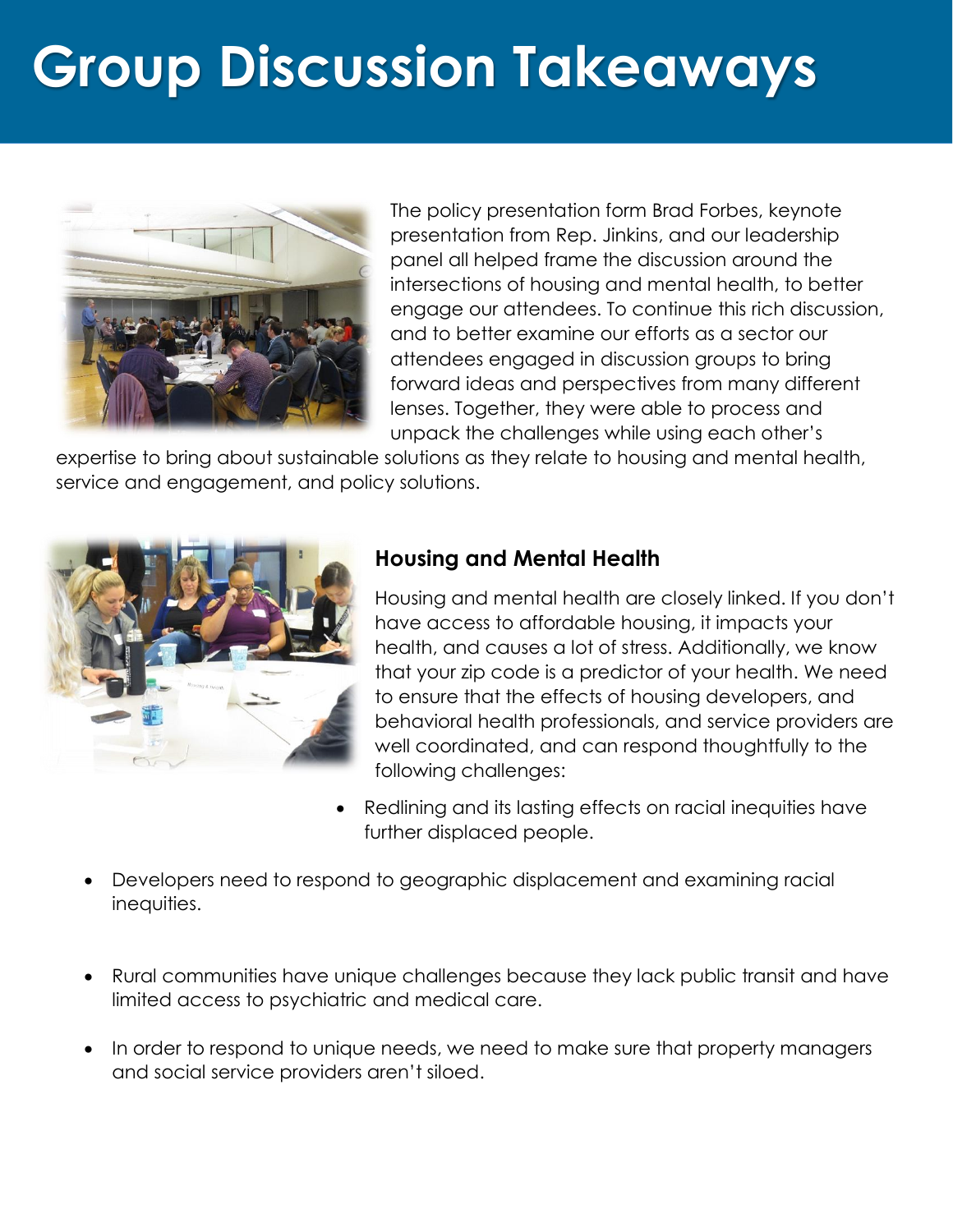- We need to ensure that affordable housing is built in accessible places, outside of food deserts.
- Developers are getting money to build, but a portion of that money should be invested for social service needs within the buildings.
- Frontline staff should be included in the development process of a new building. They understand the unique needs of the residents and the gaps in services.



### **Services and Engagement**

Addressing the unique needs of individuals as they relate to housing and mental health is also about examining the holistic needs of residents and creating services that help stabilize them. Therefore, we should think about the following when engaging residents:

- Use "one stop shops" for wraparound services that engage with residents and create community.
- Standardize resources for housing, and lower housing rates in King County through policy change.
- Create peer-support groups that then create empowerment for residents.
- Develop and use proactive measures instead of reactive approaches.
- Affordable housing must have a continuum of care and shared resources to take it to the next level.
- Adjust tax credit housing because some middle-income folks don't qualify who are living on the margins.
- Take away barriers. Often people are jumping through unnecessary hoops to access medical care.
- Structurally, the system is built for those who have unlimited amount of resources, and that needs to change.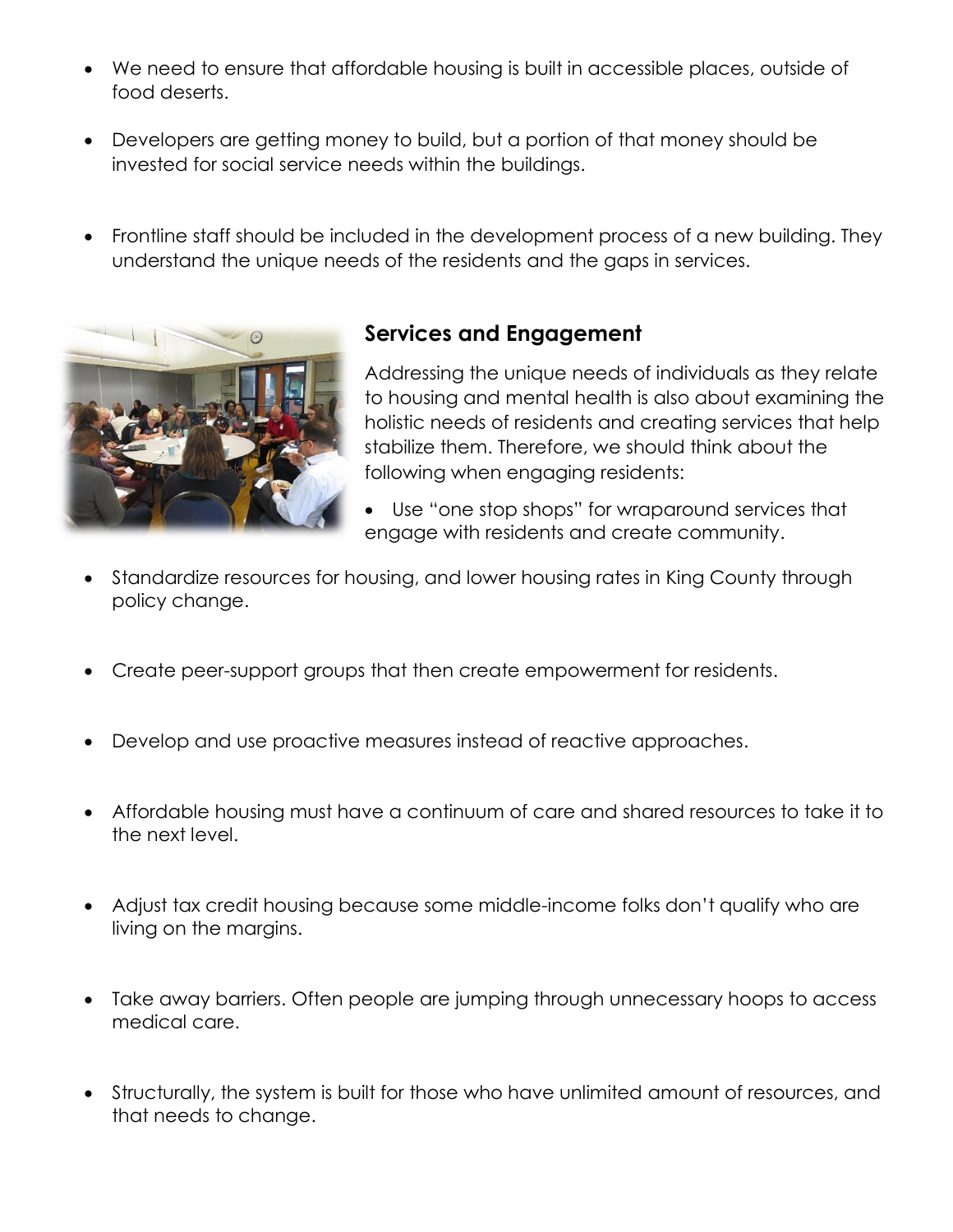• Low-income families need more education on accessing housing and eligibility.



#### **Policy Solutions**

We need to create pathways for people to tell their stories to legislators. Storytelling is a powerful way of bringing the humanistic approach into legislation and showing how minor policy changes can impact individuals living a paycheck away from homelessness.

- There needs to be a convening of housing providers, mental health, and behavioral experts to talk about what services and legislations have worked, and how they addressing the gaps in housing and mental health services.
- There needs to be an analysis of public services costs that compare the costs of a supportive housing models.
- In terms of policy efforts, we need to focus on housing care integration. Additionally, our system needs to examine and redefine who qualifies for housing. Often, people cannot access housing if they have a criminal background. These policies create additional barriers for vulnerable populations and reinforce a system of inequities.
- Legislators are advocating for policies that fund housing through the Medicaid Waiver. Such policies would bring solutions for the aging, in place population that's accessing affordable housing.
- Policy conversations need to consider the return of investments because affordable housing is one of the most cost-effective solutions to the homelessness population. When individuals have access to safe and affordable housing, one that integrates wraparound services, they're more likely to be stable and independent.
- Housing programs need to implement a housing voucher system to assist very lowincome families, the elderly, and individuals with disabilities to afford decent, safe, and sustainable housing.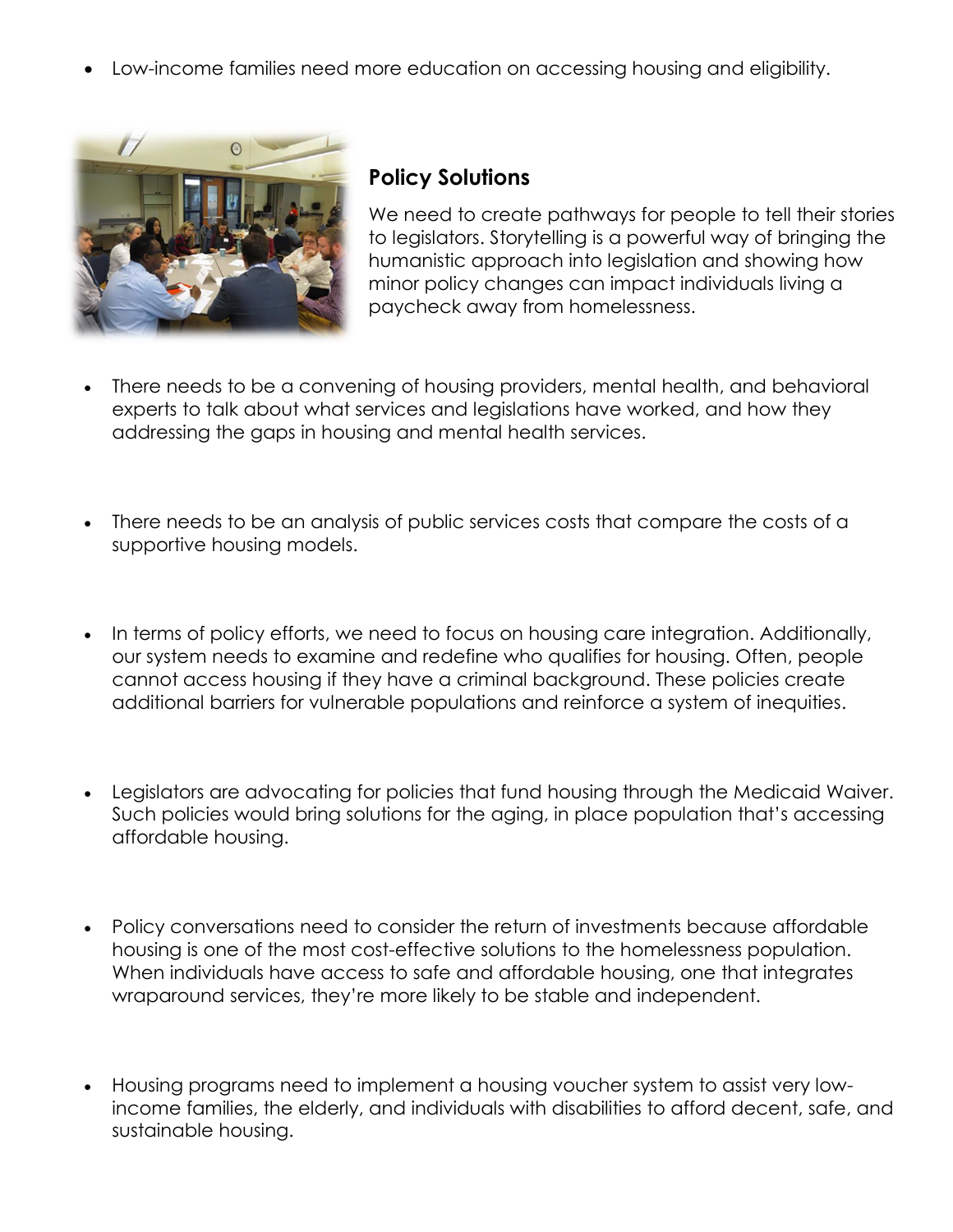### **Conclusion**

As we continue to examine how housing and mental health conditions are linked, it's important for us to acknowledge that housing conditions have a huge impact on the residents' health and well-being. Poor housing conditions increase stress and instability. To safely house people, we need to ensure that all aspects of housing from the development of the buildings to services being provided by frontline staff and case managers are well managed and coordinated.

Therefore, our state needs to invest in policy efforts that increase resources to improve and address gaps in housing. With increased funding for supportive services within affordable housing, residents can have access to wraparound services with high levels of integrated support to address complex mental health needs.

For this reason, we should urge our legislators and housing sector to expand resources for Permanent Supportive Housing which views housing as the foundation aspect of solving homelessness by providing housing that integrates supportive services and that supports the unique needs of individuals. This model moves from a prescriptive approach to housing to a holistic approach that examines individual's economic reality, unique situation, and social and behavioral challenges to provide relevant and reflective intervention and support.

As we work to support the needs of people with mental illness, we need to support the workers providing the support. Frontline staff and case managers are not adequately equipped to deal with such complicated interventions and don't have sufficient training to navigate complex mental health conditions. Therefore, investing in adequate training for frontline staff and case managers is not only necessary, but also can improve the living conditions of residents. We need to value the important work that frontline staff do and create peer support environments for frontline staff that acknowledges proximity trauma. We also need to increase wages to increase retention rates.

As we continue to grapple with the challenges of homelessness and lack of resources in affordable housing, it's important for us to leverage the power of our networks for crosssector collaboration in order to find effective solutions. In order to do that, we must convene to exchange ideas, perspectives, and frameworks that encompass all aspects of stable and safe housing for individuals to thrive.